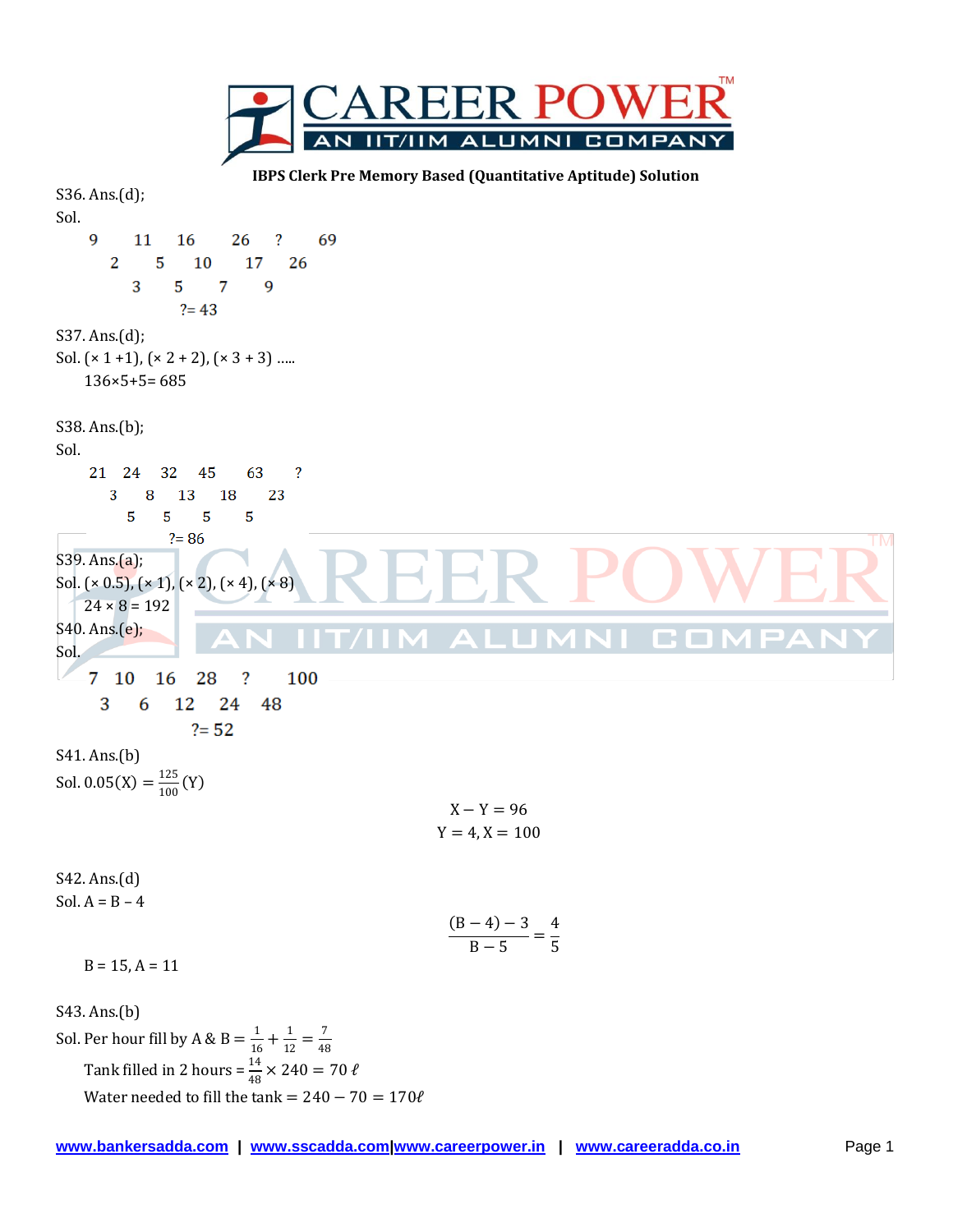S44. Ans.(c)

Sol. Let speed of person = x kmph

Speed of current = y kmph

$$
x + y = 8
$$

$$
x - y = 2
$$

 $x = 5$  kmph,  $y = 3$  kmph

S45. Ans.(d)

Sol. 75% of P – 60% of P = 1500  $P = Rs. 10000$ 

S46. Ans.(d); Sol.  $\frac{x-\frac{25x}{100}}{250}$  $=\frac{6}{5}$ 100  $y + \frac{250y}{100}$ 5 100 75x 6  $\frac{150}{350y} =$ 5  $75x = 420y$ x 420 —<br>y = 75 x 28  $\frac{1}{y}$  = **TM** 5 S47. Ans.(c); Sol. Percentage gain =  $\frac{200}{800} \times 100$  $= 25%$ S48. Ans.(b); Sol. Let B's 1 day work =  $\frac{1}{x}$ ∴ A's 1 day work =  $\frac{1}{x}$   $\times \frac{5}{2}$ 2 2x Now,  $\frac{x}{5}$  = x – 50 3x  $\frac{x}{5}$  = 50 250  $x =$ 3 ∴ Required days =  $\frac{1}{\frac{3}{250} + \frac{3}{10}}$ 100 500 =  $6 + 15$ 17  $= 23$ 21 S49. Ans.(d); Sol.  $20(12) + 20(16) + 20x = 900$  $20x = 900 - 240 - 320$  $20x = 340$  $x = 17$ years S50. Ans.(e); Sol. Monthly salary  $=\frac{1750\times100}{14}$  $\frac{6 \times 100}{14} = 12500$ Total monthly salary invested by him =  $\frac{(14+8+7)}{100}$  $\frac{100}{100}$  × 12500 **www.bankersadda.com | www.sscadda.com|www.careerpower.in | www.careeradda.co.in** Page 2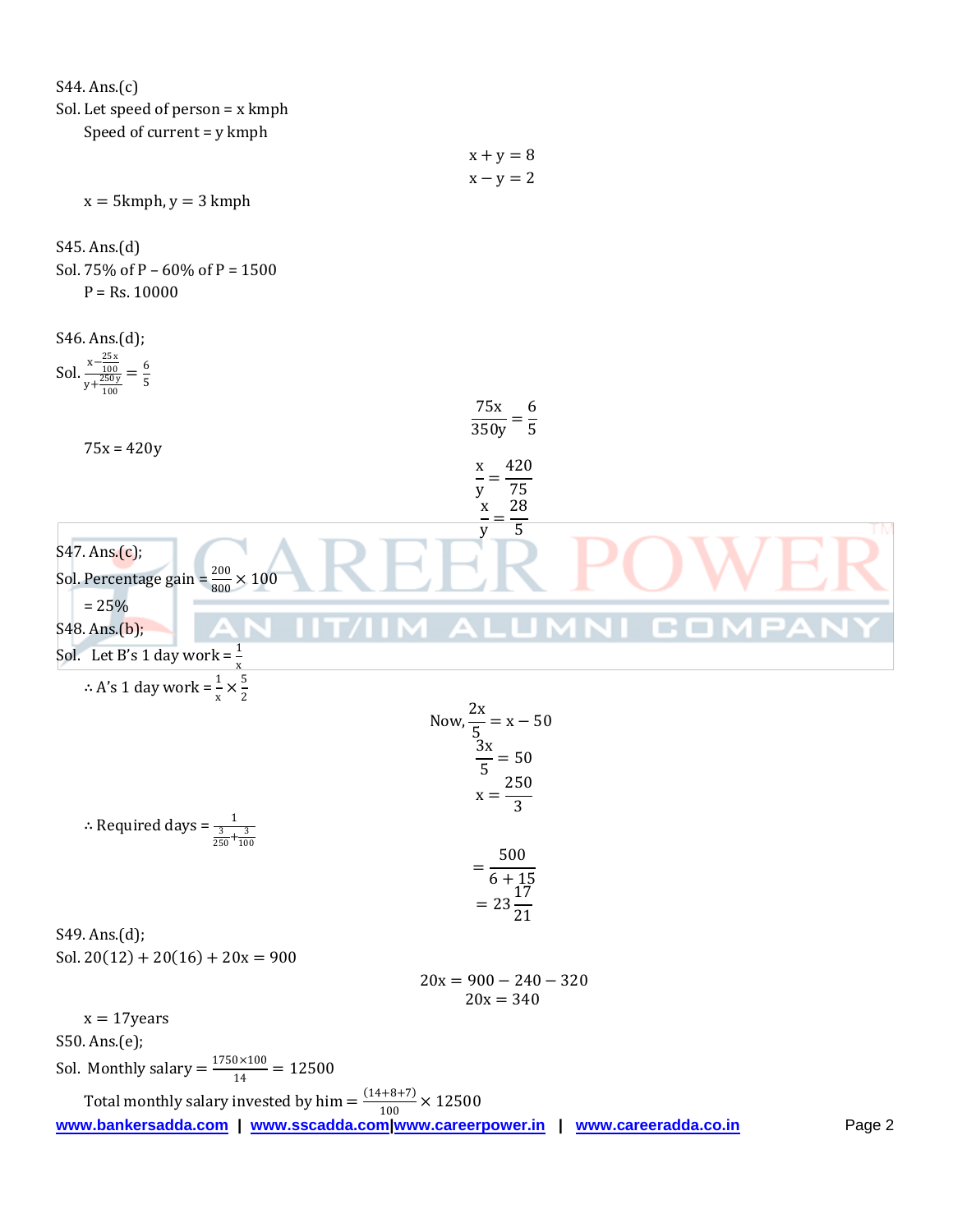Annual investment =  $12 \times 3625 = 43500$ S51. Ans.(b) Sol. Required difference =  $(65 + 82 + 72) - (72 + 59 + 74)$  $= 219 - 205 = 14$ 

S52. Ans.(b) Sol. Required percentage =  $\frac{(84-72)}{72}$  $\frac{1-72}{72}$  × 100 = 16 $\frac{2}{3}$ %

S53. Ans.(d) Sol. Required average  $=\frac{320}{5}$  $\frac{20}{5}$  = 64

S54. Ans.(c) Sol. Required ratio =  $\frac{(70+75)}{(51+(4))}$  $\frac{(10+13)}{(51+64)}$  = 29 : 23

S55. Ans.(a) Sol. Required difference =  $357 - 314 = 43$ 



 $= 3625$